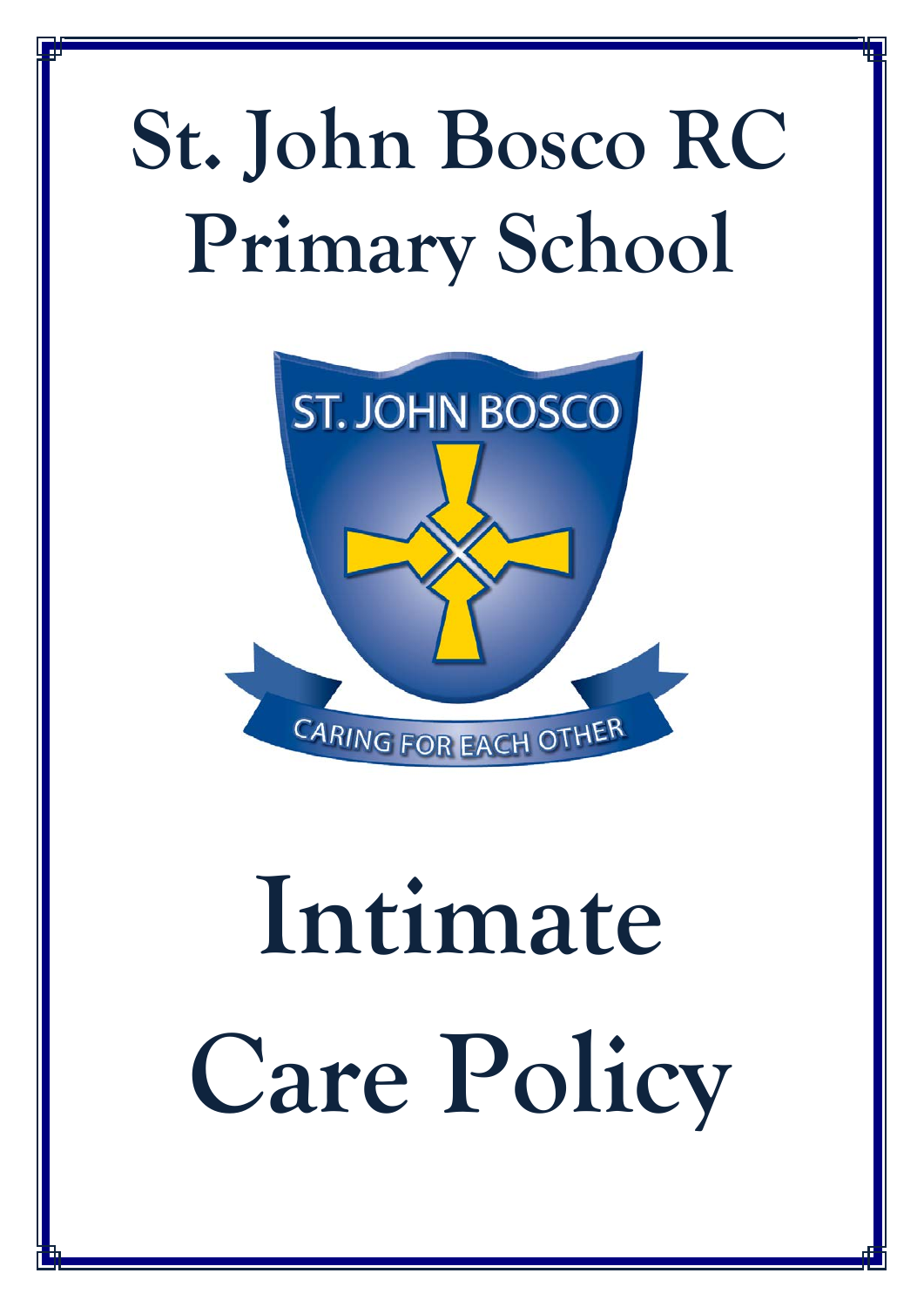### **Personal and Intimate Care Policy**

#### **Rationale**

This Personal and Intimate Care Policy has been developed to safeguard children, support staff and ensure good practice is followed.

At St. John Bosco R.C. Primary School we are committed to ensuring that all staff responsible for the intimate care of children will undertake their duties in a professional manner at all times. We believe that the intimate care of children cannot be separated from other aspects of their learning and development. We believe that every child has the right to feel safe and secure. We do not discriminate against children who have not reached a stage where they can manage their own personal hygiene and as such welcome all children to participate in our Foundation unit and provide appropriate support for each child on an individual basis. We recognise the need to treat all children with respect and dignity when intimate care is given. No child should be attended to in a way that causes distress, embarrassment or pain.

#### **Aim**

- To safeguard the rights and promote the welfare of children and young people.
- To provide guidance and reassurance to staff whose duties may include intimate care.
- To assure parents and carers that staff are knowledgeable about personal care and that their individual needs and concerns are taken into consideration.
- To remove barriers to learning and participation, protect from discrimination and ensure inclusion for all children and young people within our setting.

#### **Definition of Personal and Intimate Care**

Intimate care may be defined as any activity required to meet the personal care needs of each individual child. Parents must advise the school or setting of the intimate care needs of their child, and staff have a responsibility to work in partnership with children and parents.

Intimate care can include:

- Feeding
- Washing
- Dressing/undressing
- Toileting
- Menstrual Care
- Treatments such as enemas, suppositories, enteral feeds
- Catheter and stoma care
- Supervision of a child involved in intimate self-care

#### **Providing Intimate care**

In providing intimate care, the safety, well being and rights of the child must be considered. This includes:

- Their right to be safe and have privacy.
- Their right to be treated with dignity and respect.
- Their right to express their views and contribute to their own self-care.

#### **Key workers**

In most circumstances for younger children, they will have a named key worker and deputy key worker who should be responsible for the majority of the care (including intimate care). However, all staff should be appropriately trained to be able to conduct this aspect of their role. Children should be given some choice of preference in the assigning of key workers where it is appropriate to do so.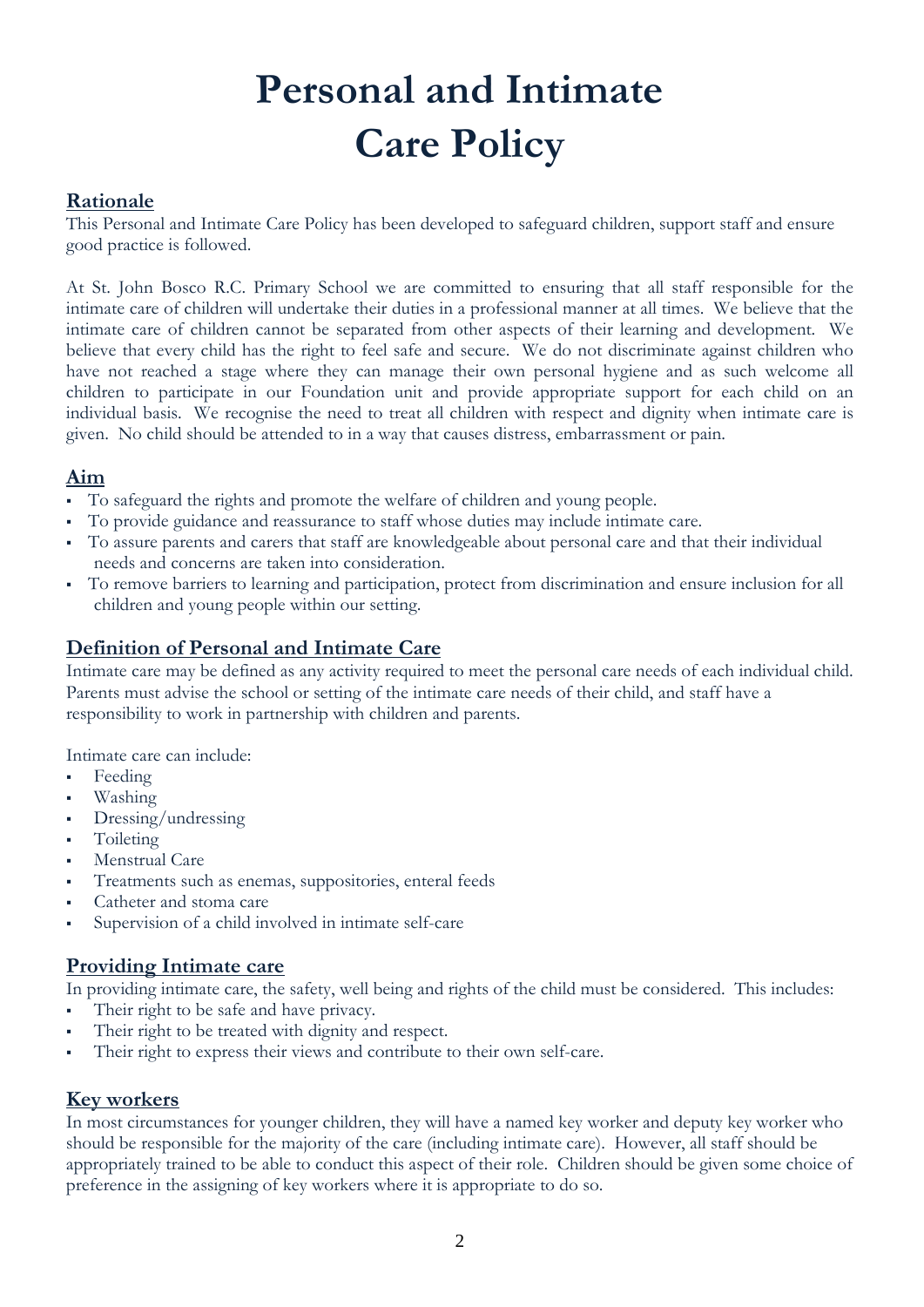#### **All staff**

All staff working with children have the appropriate level of enhanced DBS check and have gone through safer recruitment procedures to ensure their suitability to work with children. Clear processes and guidance in intimate care will be highlighted specifically to staff upon their Induction into the school/setting. New staff will be given the opportunity to discuss any queries or uncertainties they may have in relation to the policy.

Any staff member should be prepared to deal with intimate care circumstances at any point in their job role. They should know and understand the process and policy before undertaking the activity.

Students, work experience and visitors are not responsible for the intimate care of children in the setting.

#### **Medical conditions**

Any child with a medical condition should have a care plan in school, outlining the condition, the need for support and intervention and the process for undertaking the intimate care. This may require additional training for staff. The parents and the child must be part of this process and plan and every one should be in agreement with how the intimate care will be provided. (See Appendix 1) Medical conditions just as any other reason for intimate care must not be allowed to disguise any risk. For example, any cause for concern when providing intimate care must be reported and recorded and not automatically attributed to the medical condition.

#### **Soiling/Urinating incidents**

Any child who may have a soiling/urinating incident should be supported consistently and not made to feel embarrassed or ashamed for the incident. Where possible they should be involved in as much responsibility for providing their own self care and supported by a member of staff. Children should be supported with spare changes of clothing or advised to bring them to school with them in the event of such an incident.

Regular incidents of this nature from the same child, should be monitored, recorded and reviewed for a medical condition or a safeguarding concern. (See Appendix 2)

#### **Menstrual cycles**

Any child who may have an incident during their menstrual cycle should be supported consistently and not made to feel embarrassed or ashamed for the incident. Again, where possible they should be involved in as much responsibility for providing their own self care and supported by a member of staff. Children should be signposted to where spare menstrual products are available or can be purchased and also advised to bring additional changes of clothing with them in the event of a reoccurrence.

Staff should be vigilant of children particularly in regards to incidents of Female Genital Mutilation which may be masked through menstrual cycle as well as any suspicion of concern of a child bleeding from their genitals which may not be a menstrual cycle. All staff must report concerns directly to the Designated Safeguarding leads.

#### **General Information**

Changing areas should be clear and visible to other staff members. It is usual for one person to undertake intimate care for the rights and privacy of the child, however where necessary or where risk is involved this may need to be two members of staff.

Any changes to the policy or processes involved in nappy changing or intimate care should be made to meet the needs of the individual child or the whole staff and not for the benefit for one individual member of staff.

There need to be sound processes of recording and documenting the intimate care of children in all settings by all staff.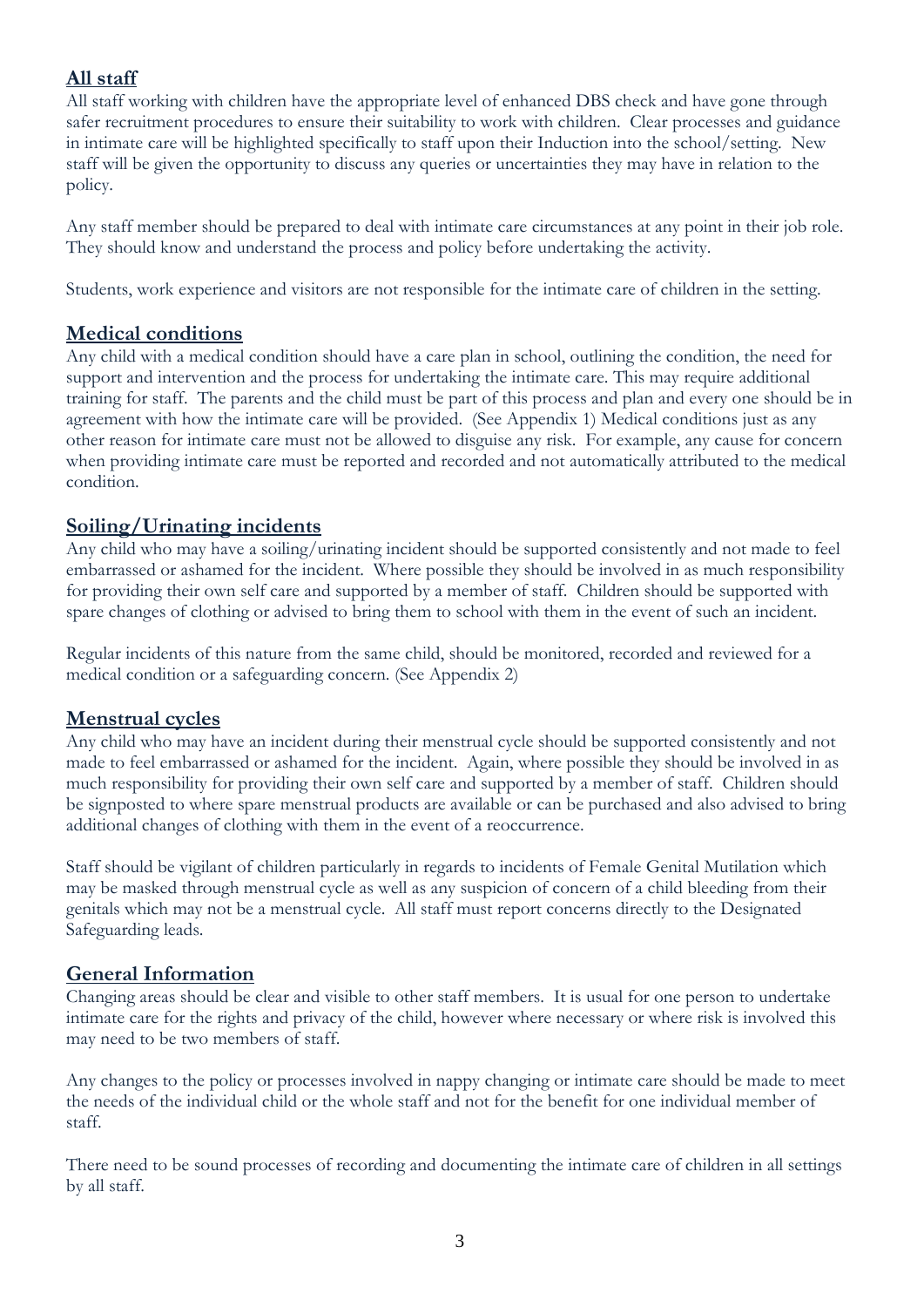There need to be clear processes for whistleblowing and there should be an open culture of challenge within the setting where appropriate so that staff feel confident to alert/inform senior members of staff to any concerns raised.

Parents should be aware of the setting's intimate care policy and have a copy of the child's care plan. Parents should be clear about who their child's key worker is and the processes of intimate care for that setting.

| Signed:        |         |
|----------------|---------|
| Designation:   |         |
| Date:          |         |
| <b>Review:</b> | _______ |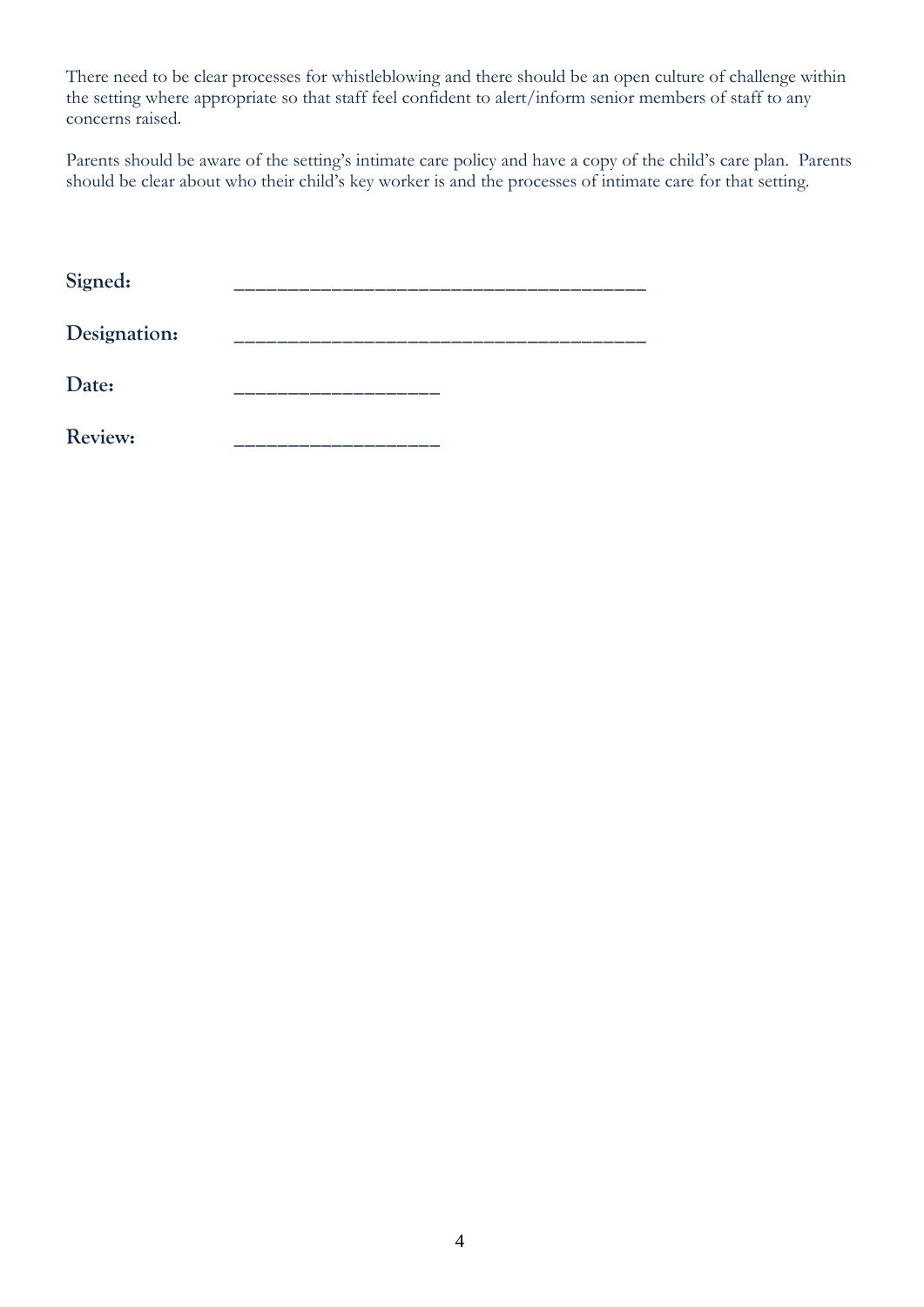Appendix 1



#### **St. John Bosco RC Primary School Care Plan**

| Name of Pupil:                                                                                       |  |  | Date of Birth:  |  |  |  |
|------------------------------------------------------------------------------------------------------|--|--|-----------------|--|--|--|
| <b>Name and Contact Details</b><br>of Parent/s                                                       |  |  |                 |  |  |  |
| Date Form Completed:                                                                                 |  |  | Date of Review: |  |  |  |
| Description of Concern:                                                                              |  |  |                 |  |  |  |
|                                                                                                      |  |  |                 |  |  |  |
|                                                                                                      |  |  |                 |  |  |  |
|                                                                                                      |  |  |                 |  |  |  |
| <b>Current Concern:</b>                                                                              |  |  |                 |  |  |  |
|                                                                                                      |  |  |                 |  |  |  |
|                                                                                                      |  |  |                 |  |  |  |
|                                                                                                      |  |  |                 |  |  |  |
| This Care Plan and the need to apply Positive Handling (Restraint) Procedures have been explained to |  |  |                 |  |  |  |
| parent.                                                                                              |  |  |                 |  |  |  |
| Permission to apply Positive Handling (restraint) procedures to support the named child whilst at    |  |  |                 |  |  |  |
| school has been given by parent.                                                                     |  |  |                 |  |  |  |
| Child's parent has agreed to Positive Handling Procedures taking place when necessary.               |  |  |                 |  |  |  |
| <b>Signature of Parent:</b>                                                                          |  |  |                 |  |  |  |
| Signature of staff member explaining Care Plan:                                                      |  |  |                 |  |  |  |
| Date:                                                                                                |  |  |                 |  |  |  |
| This Care Plan was explained by:                                                                     |  |  |                 |  |  |  |